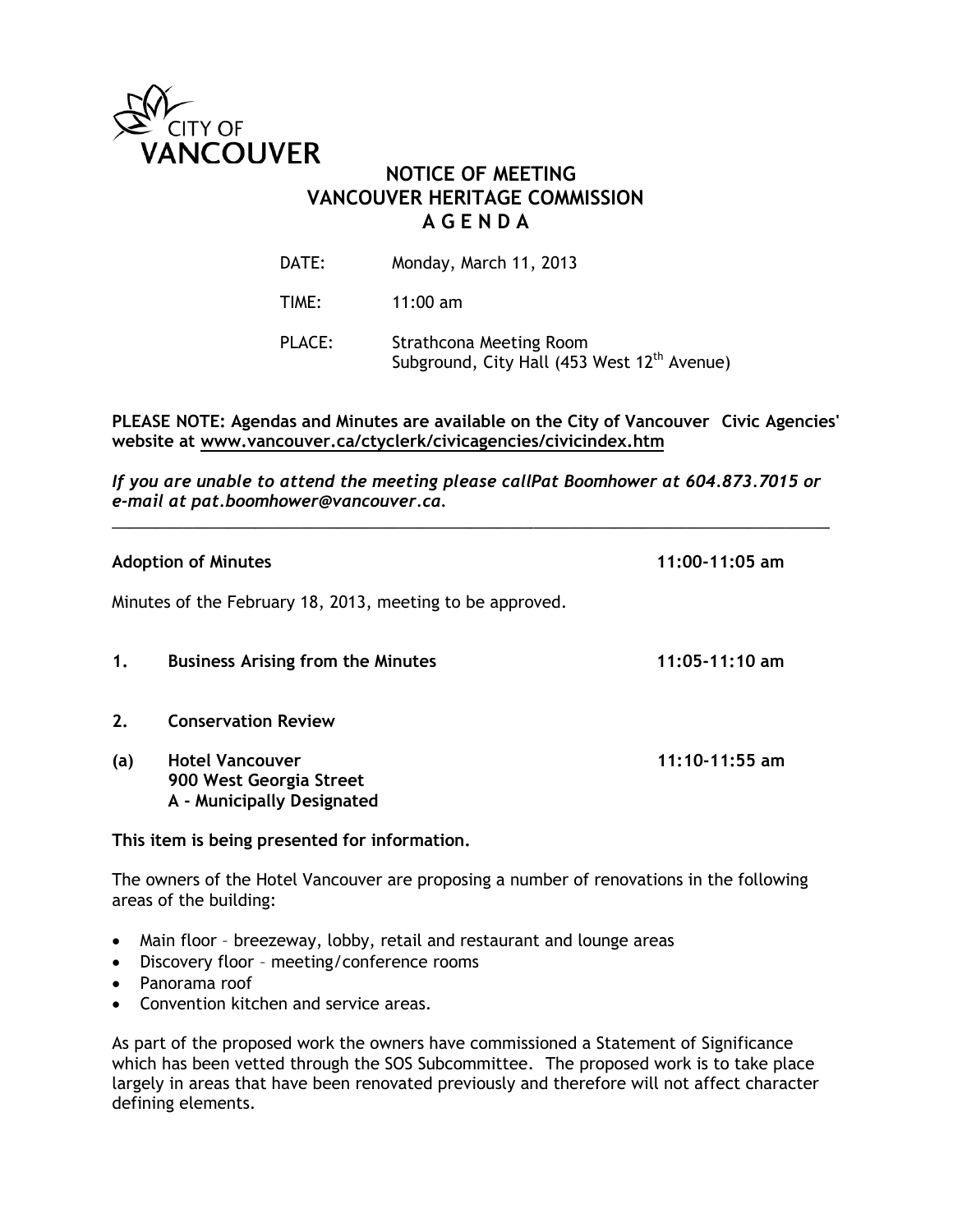Representatives from the ownership of the hotel and members of the project team will present the material as well as provide any clarifications or respond to questions.

| Applicant:   | Mark Edwards, Vice President Asset Management, Cadbridge Asset<br>Management                                        |
|--------------|---------------------------------------------------------------------------------------------------------------------|
|              | John Hendry, Vice President Capital Investment, Cadbridge Asset<br>Management                                       |
|              | Greg Key, Consultant Design and Construction, Cadbridge Asset<br>Management                                         |
|              | Dan Reid, Asset Manager, Cadbridge Asset Management                                                                 |
|              | Anita Leonoff, Senior Associate, IBI/HB Group                                                                       |
|              | Catherine Ramsey, Associate, Kasian Architecture                                                                    |
|              | Robert Lemon, Principal, Robert Lemon Architect                                                                     |
| Attachments: | Information binder containing Statement of Significance and plans/project<br>outlines and schedule of proposed work |
| Staff:       | Marco D'Agostini, Senior Heritage Planner                                                                           |

**(b) 2840 Yukon Street - Annie Campbell Residence 11:55-12:40 pm 2850 Yukon Street - Howard and Idella Campbell Residence VHR C (proposed, both buildings) DE416234, DE416235, and DE416236**

The two houses at 2840 and 2850 Yukon Street were built in 1909 by Isabella Campbell for her children Annie and Howard, and Howard's wife, Idella. Annie Campbell occupied the house at 2840 Yukon Street, and Howard and Idella Campbell occupied the house at 2850 Yukon Street, and the houses are proposed to be named accordingly. Both Howard and Annie passed away in 1969 and Idella remained in the house at 2850 Yukon Street until 1976. The properties remained in the Campbell family until the 1990s, and to this day remain single family houses.

Both houses are valued as good examples of Edwardian era Foursquare architecture and feature Craftsman style influences. The interiors of both houses are also mostly intact and feature some notable woodwork. The two houses are proposed to be added to the Vancouver Heritage Register in the 'C' evaluation category.

The application proposes to relocate the two heritage houses to face West  $13<sup>th</sup>$  Avenue and rehabilitate them, and to construct a new Multiple Dwelling ("townhouse building") containing five dwelling units at the rear of the property. Multiple Dwelling use is permitted on the site under the current zoning. The property is to be consolidated and then subdivided such that each heritage house and the townhouse building are contained on separate parcels. Variances of the Subdivision By-law are necessary for this. An increase in permitted density is proposed. The maximum permitted density in the RT-6 zoning is 0.75 FSR. The density proposed under the HRA is 0.96 FSR, which is 28% over the maximum permitted density under the current zoning. The main zoning items are noted below: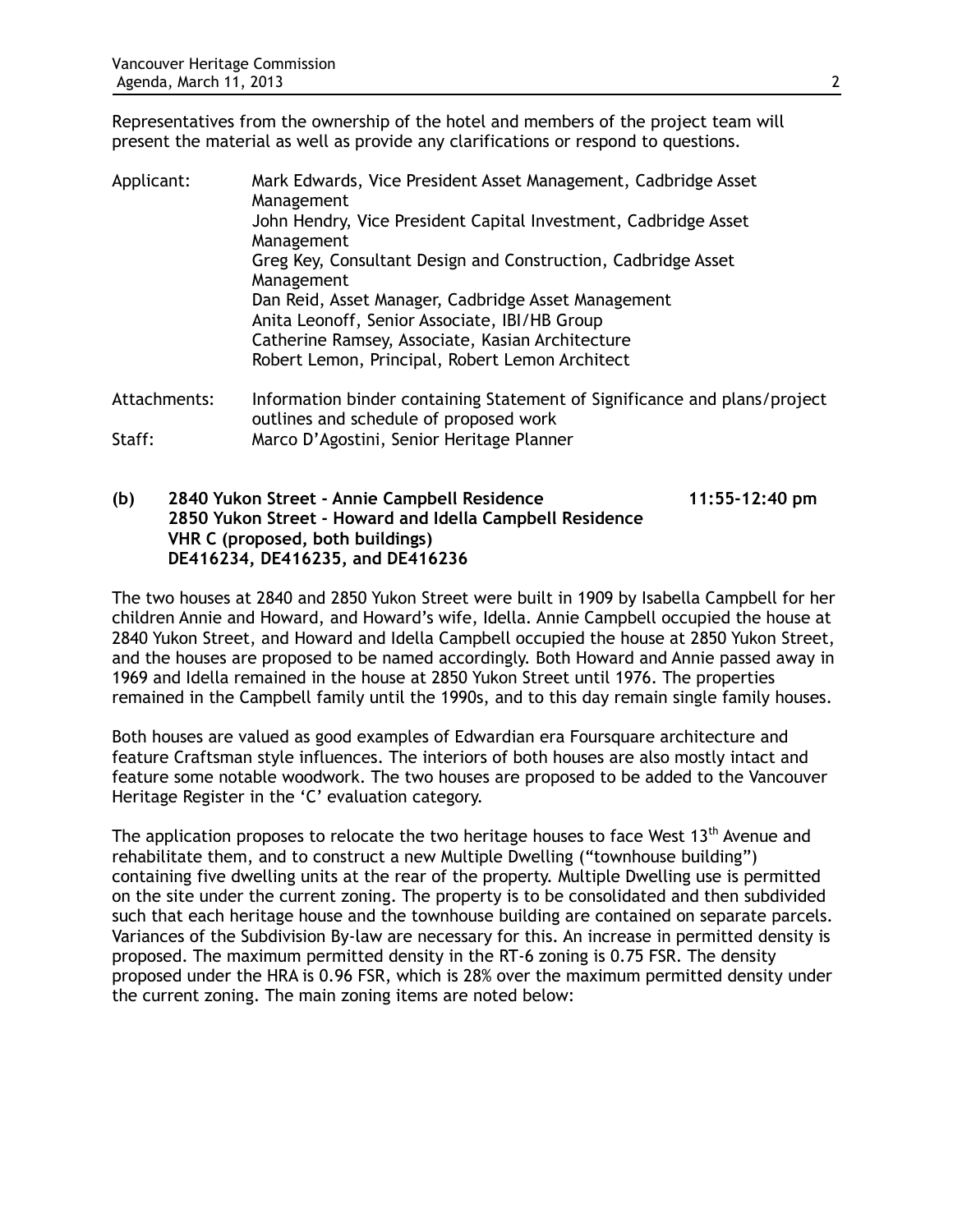| Delisity dilu Parking Summary<br>Site Ared.<br>I, IO I III (IZ, 470 SQ. IL.) |                           |                    |
|------------------------------------------------------------------------------|---------------------------|--------------------|
| <b>Existing</b>                                                              | Permitted or              | Proposed           |
|                                                                              | Required                  |                    |
| 485 m <sup>2</sup>                                                           | $870 \; \text{m}^2$       | 1,113 $m2$         |
| $(5,224$ sq. ft.)                                                            | $(9,369 \text{ sq. ft.})$ | $(11,980$ sq. ft.) |
| 0.42 FSR                                                                     | 0.75 FSR                  | 0.96 FSR           |
|                                                                              | maximum                   |                    |
|                                                                              | 9 maximum                 |                    |
|                                                                              | (74 units per hectare)    |                    |
|                                                                              | 9 minimum                 |                    |
|                                                                              |                           |                    |

#### **Density and Parking Summary Site Area: 1,161 m<sup>2</sup>**  $(1,464)$   $\frac{1}{2}(12,108)$   $\frac{1}{2}(1,1)$

The variances are proposed to be granted through a Heritage Revitalization Agreement. Both Houses are to be designated as protected heritage properties and rehabilitated. While there are pros and cons to relocating the buildings versus leaving them facing Yukon Street, the Director of Planning preference is to relocate the buildings as proposed.

On December 12<sup>th</sup>, 2011, the Vancouver Heritage Commission reviewed the proposed addition to the Vancouver Heritage Register of the two existing buildings on the site and also reviewed some preliminary development options prepared by the applicant for advice and resolved the following:

THAT the Vancouver Heritage Commission supports the Statements of Significance and Register Evaluations for the buildings at 2840 Yukon Street and 2850 Yukon Street, as presented at the December 12, 2011, meeting, and that the buildings be added to the Vancouver Heritage Register in the 'C' evaluation category.

## CARRIED UNANIMOUSLY

THAT the Vancouver Heritage Commission supports the retention of the two heritage houses at 2840 and 2850 Yukon Street, and asks that the applicant consider increasing permeability through the division of the infill blocks while reducing the Floor Space Ratio (FSR).

## CARRIED UNANIMOUSLY

Issues:

- (i) Conservation Plan;
- (ii) Relocation of the two buildings;
- (iii) Compatibility of the townhouse building; and
- (iv) Support for the overall project.

| Applicant: | Eszter Csutkai                             |
|------------|--------------------------------------------|
|            | Megan Faulkner, Donald Luxton & Associates |
|            | R.J. McCulloch, Donald Luxton & Associates |
|            |                                            |

Attachments: SOS, Conservation Plan, and drawings Staff: James Boldt, Heritage Planner